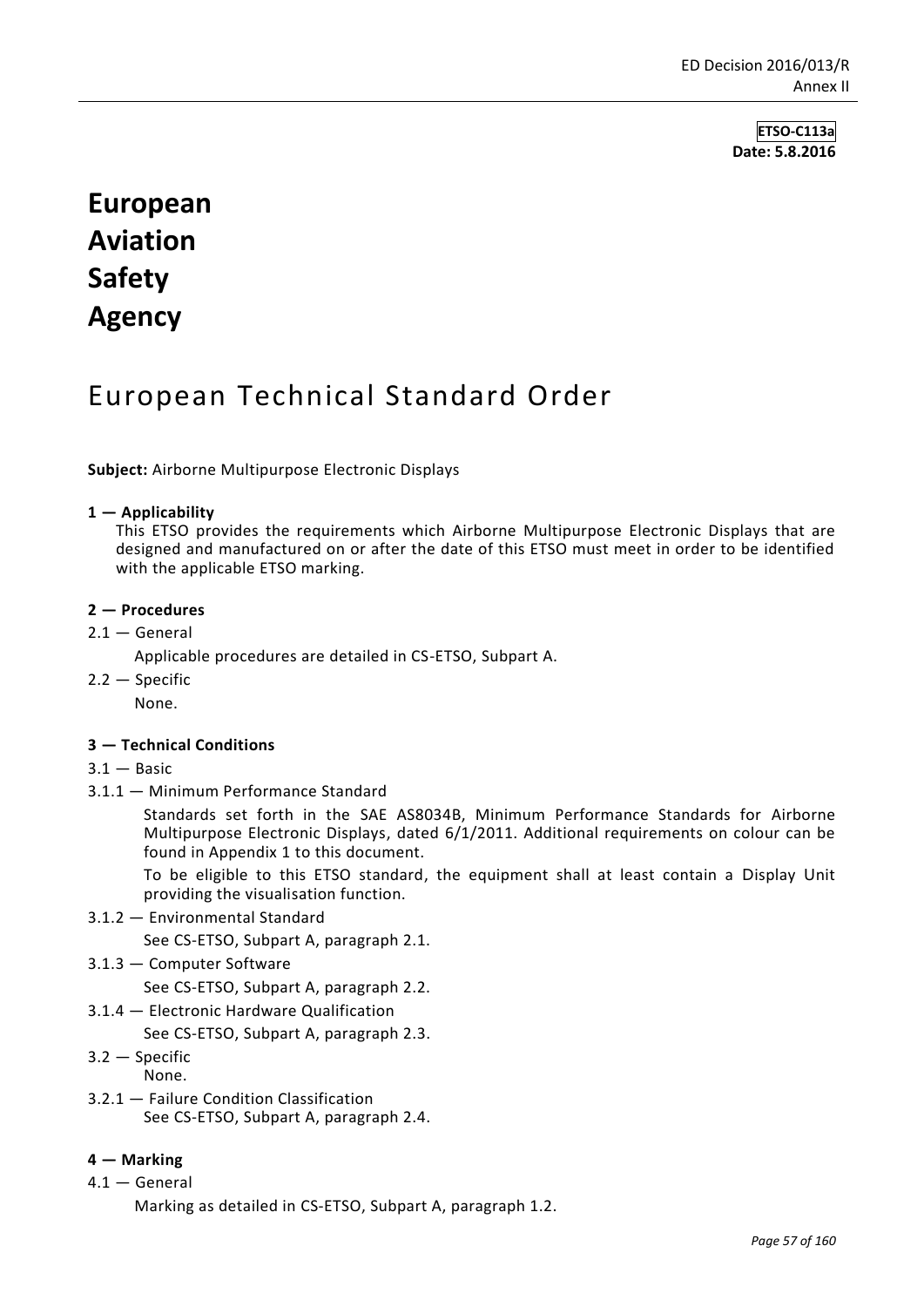## **ETSO-C113a**

4.2 — Specific None.

**5 — Availability of Referenced Document** See CS-ETSO, Subpart A, paragraph 3.